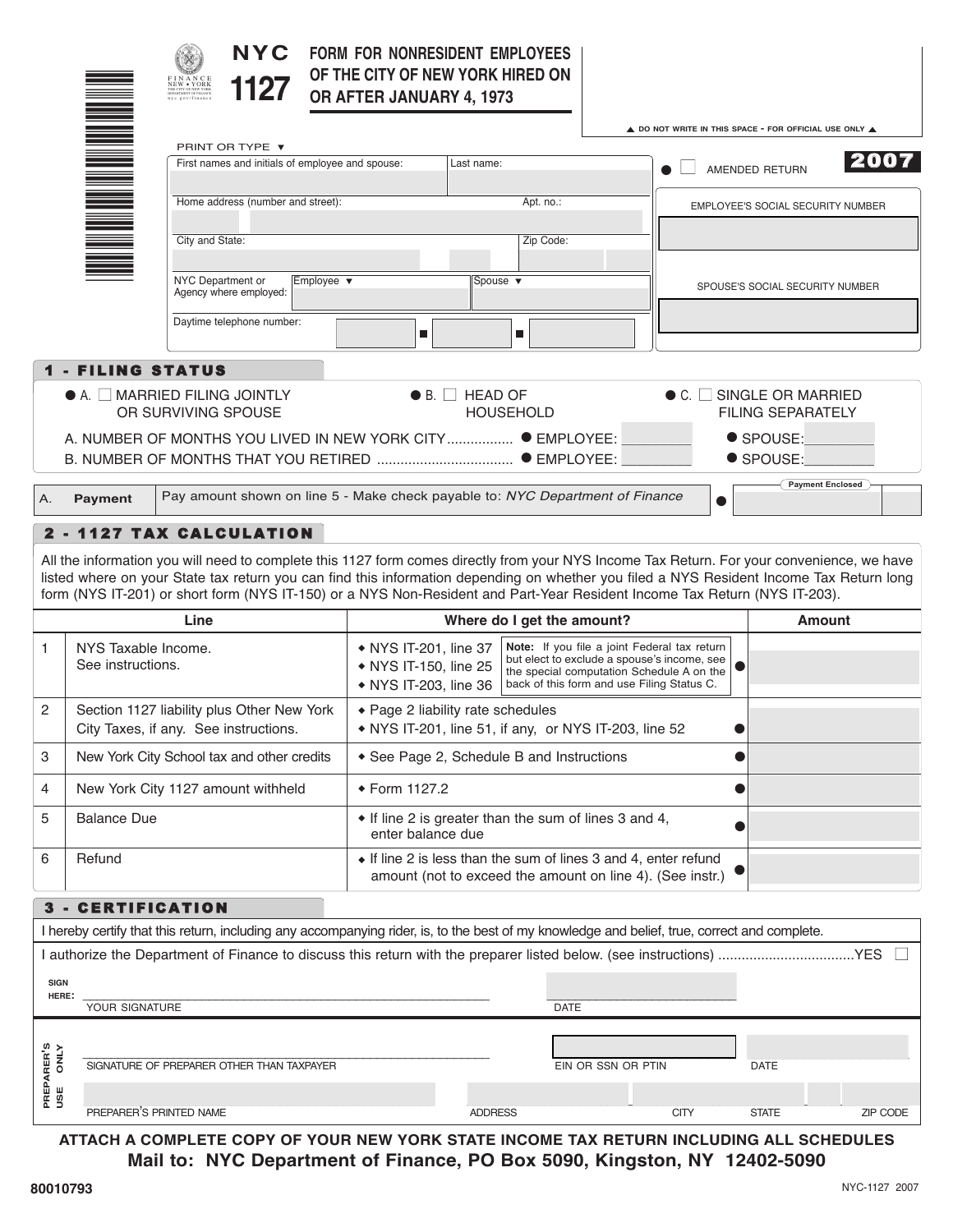| Schedule for Married Filing Jointly for State Purposes and Separately for 1127 Purposes (Spouse is not a NYC mayoral agency employee)<br><b>SCHEDULE A</b> |                                                                                                                                                                                                                     |                                                                                                                                                                                                          |  |  |  |  |
|------------------------------------------------------------------------------------------------------------------------------------------------------------|---------------------------------------------------------------------------------------------------------------------------------------------------------------------------------------------------------------------|----------------------------------------------------------------------------------------------------------------------------------------------------------------------------------------------------------|--|--|--|--|
|                                                                                                                                                            | Line                                                                                                                                                                                                                | Amount                                                                                                                                                                                                   |  |  |  |  |
| 1                                                                                                                                                          | NYS Adjusted Gross Income                                                                                                                                                                                           | • NYS IT-201, line 33; NYS IT-150, line 21; NYS IT-203, line 32.                                                                                                                                         |  |  |  |  |
| 2                                                                                                                                                          | Non NYC Employee Income                                                                                                                                                                                             | Enter all income, additions and subtractions attributable to the non NYC employee                                                                                                                        |  |  |  |  |
| 3                                                                                                                                                          | Net NYS Gross Income                                                                                                                                                                                                | ◆ Line 1 less Line 2                                                                                                                                                                                     |  |  |  |  |
| 4                                                                                                                                                          | Compute limitation percentage                                                                                                                                                                                       | Part-year employees must prorate<br>Line 3: $\frac{6}{11}$<br>standard deduction and dependent<br>$\frac{1}{2}$<br>exemption amounts based on num-<br>Line 1: $$$<br>ber of months employed by NYC.      |  |  |  |  |
| 5<br>Check only one box:                                                                                                                                   |                                                                                                                                                                                                                     | □ Standard Deduction: \$7,500.<br><b>OR</b><br>$\times$<br>$\Box$ Itemized deduction - \$<br>$\% =$<br>% from line 4<br>amount from IT 201, line 34<br>(See instructions)<br>amount from IT 203. line 33 |  |  |  |  |
| 6                                                                                                                                                          | New York Dependent Exemption from<br>NYS return. No exemption is allowed<br>for employee or spouse. (If married<br>filing separately for Section 1127<br>purposes, apply the limitation<br>percentage from line 4). |                                                                                                                                                                                                          |  |  |  |  |
| 7.                                                                                                                                                         | <b>Total Deductions and Exemptions</b>                                                                                                                                                                              | $\bullet$ Line 5 + line 6                                                                                                                                                                                |  |  |  |  |
| 8.                                                                                                                                                         | <b>Allocated New York State</b><br>Taxable Income                                                                                                                                                                   | • Line 3 less line 7. Enter on Page 1, line 1.                                                                                                                                                           |  |  |  |  |

|       | Nonrefundable credits<br><b>SCHEDULE B</b>                                     |                                                                                                |               |  |  |  |
|-------|--------------------------------------------------------------------------------|------------------------------------------------------------------------------------------------|---------------|--|--|--|
|       | Line                                                                           | Where do I get the amount?                                                                     | <b>Amount</b> |  |  |  |
| a.    | New York City School Tax Credit                                                | $\triangle$ See Instructions                                                                   |               |  |  |  |
| $b$ . | <b>UBT Paid Credit</b>                                                         | $\triangle$ See Instructions                                                                   |               |  |  |  |
| C.    | NYC household credit                                                           | • from IT-201 Instructions NYC table 4, 5 or 6 or IT-150 Instructions,<br>NYC Table 4, 5 or 6. |               |  |  |  |
| d.    | NYC Claim of Right Credit                                                      | $\bullet$ from Form IT-201-ATT, line 16 or IT-203-ATT, line 15 (attach Form IT-257)            |               |  |  |  |
| е.    | New York City Earned Income Credit                                             | $\bullet$ (attach IT-215)                                                                      |               |  |  |  |
| f.    | Other NYC taxes                                                                | $\triangle$ See Instructions                                                                   |               |  |  |  |
| g.    | NYC Child and Dependent Care Credit $\bullet$ See Instructions (attach IT-216) |                                                                                                |               |  |  |  |
| h.    | Total of lines a - q                                                           | $\bullet$ enter on page 1, line 3                                                              |               |  |  |  |



| ш            |                                                                    | Schedule A - Married filing jointly or surviving spouse |             |      |        |                      |                |
|--------------|--------------------------------------------------------------------|---------------------------------------------------------|-------------|------|--------|----------------------|----------------|
| 5            | <b>OVER</b>                                                        | If Form NYC-1127, line 1 is:<br><b>BUT NOT OVER</b>     | THE TAX IS: |      |        |                      |                |
| <b>SCHED</b> | \$<br>0                                                            | \$21,600                                                |             |      | 2.907% | of Form 1127, line 1 | \$<br>0        |
|              | \$21,600                                                           | \$45,000                                                | \$<br>628   | plus | 3.534% | of the excess over   | \$21,600       |
| ٣            | \$45,000                                                           | \$90,000                                                | \$1,455     | plus | 3.591% | of the excess over   | \$45,000       |
| RA           | \$90,000                                                           |                                                         | \$3,071     | plus | 3.648% | of the excess over   | \$90,000       |
|              |                                                                    | <b>Schedule B - Head of household</b>                   |             |      |        |                      |                |
| LIABILITY    | If Form NYC-1127, line 1 is:<br><b>OVER</b><br><b>BUT NOT OVER</b> |                                                         | THE TAX IS: |      |        |                      |                |
|              | \$<br>0                                                            | \$14,400                                                |             |      | 2.907% | of Form 1127, line 1 | \$<br>0        |
|              | 14,400                                                             | \$30,000                                                | \$<br>419   | plus | 3.534% | of the excess over   | \$14,400       |
| 27<br>↽      | \$30,000                                                           | \$60,000                                                | \$<br>970   | plus | 3.591% | of the excess over   | \$30,000       |
| ┯            | \$60,000                                                           |                                                         | \$2,047     | plus | 3.648% | of the excess over   | \$60,000       |
| <b>CITY</b>  | Schedule C - Single or married filing separately                   |                                                         |             |      |        |                      |                |
|              | If Form NYC-1127, line 1 is:<br><b>OVER</b><br><b>BUT NOT OVER</b> |                                                         | THE TAX IS: |      |        |                      |                |
| <b>YORK</b>  | \$<br>0                                                            | \$12,000                                                |             |      | 2.907% | of Form 1127, line 1 | \$<br>$\Omega$ |
|              | \$12,000                                                           | \$25,000                                                | \$<br>349   | plus | 3.534% | of the excess over   | \$12,000       |
| NEW<br>New   | \$25,000                                                           | \$50,000                                                | \$<br>808   | plus | 3.591% | of the excess over   | \$25,000       |
|              | \$50,000                                                           |                                                         | \$1,706     | plus | 3.648% | of the excess over   | \$50,000       |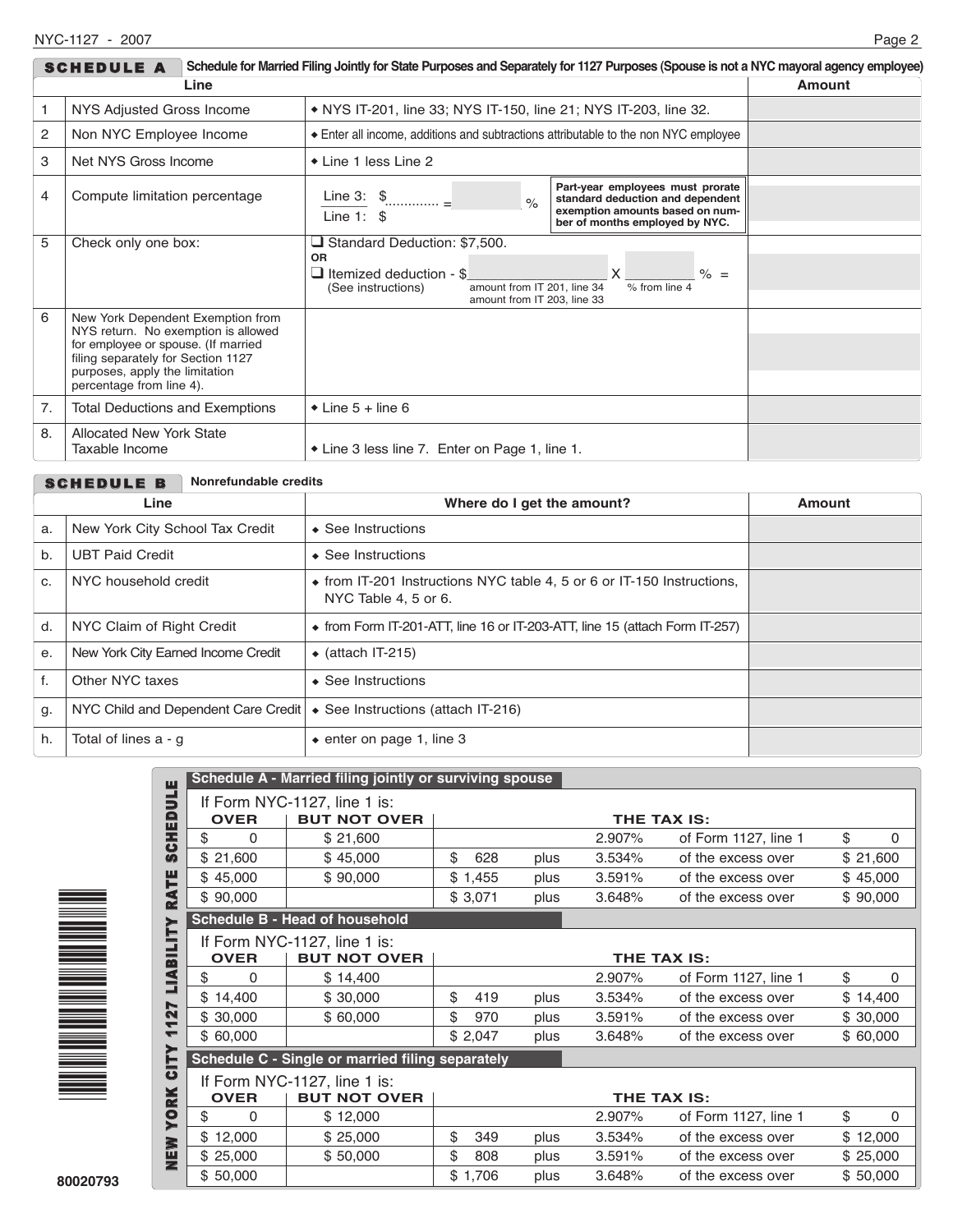# **Instructions for Form NYC-1127**

# **Form for Nonresident Employees of the City of New York hired on or after January 4, <sup>1973</sup> 2007**

#### **GENERAL INFORMATION**

#### **WHO MUST FILE**

If you became an employee of the City of New York on or after January 4, 1973, and if, while so employed, you were a nonresident of the City during any part of 2007, you are subject to Section 1127 of the New York City Charter and must file Form NYC-1127.

If you are subject to that law, you are required to pay to the City an amount by which a City personal income tax on residents, computed and determined as if you were a resident of the City, exceeds the amount of any City tax liability computed and reported by you on the City portion of your 2007 New York State tax return.

**NOTE**: The payment required by Section 1127 of the New York City Charter is not a payment of any City tax, but is a payment made to the City as a condition of employment. If you are subject to the filing requirements of the City Resident Income Tax during any part of 2007, you must file tax returns with the New York State Department of Taxation and Finance in the manner and at the time provided in the instructions for the State tax forms, regardless of any obligation you may have under Section 1127 of the Charter.

# **WHEN AND WHERE TO FILE**

Your completed Form NYC-1127 with attachments must be filed with:

#### **NYC Department of Finance P. O. Box 5090 Kingston, NY 12402-5090**

on or before May 15, 2008.

If you have been granted an extension of time to file either your federal income tax return or your New York State tax return, Form NYC-1127 must be filed within 15 days after such extended due date. In this case, you must submit to the Section 1127 Unit, no later than May 15, 2008, a copy of the letter or other document evidencing the granting of the extension.

If you file a State tax return or amended return and the information reported on your original Form NYC-1127 is changed or corrected as a result of the later filing of the State tax return or amended return, you must file an amended Form NYC-1127 with the New York City Department of Finance, Section 1127 Unit.

# **CHANGE OF RESIDENCE**

If you were a resident of the City of New York during part of 2007 and a nonresident subject to the provisions of Section 1127 of the New York City Charter during all or part of the remainder of 2007, you must file a Form NYC-1127 for all of the year except any part when you were a nonresident not employed by the City.

# **IT-150 NEW YORK SHORT FORM FILERS**

The City of New York will figure your liability under Section 1127 and send you a refund or a bill for any additional liability you owe. Complete sections 1 and 3 on page 1 of Form NYC-1127 and follow the mailing instructions on page 1. *(Attach Form IT-150.)*

You will be sent a statement showing how your liability was figured. If you have additional liability you must pay it before May 15, 2008, or within ten days of the date of your bill, whichever is later.

# **PARTIAL-YEAR EMPLOYEES**

If you were a New York City employee for only part of 2007, you must report that portion of your federal items of income and deduction which is attributable to your period of employment by the City of New York.

# **MARRIED EMPLOYEES**

A married employee whose spouse is *not* a New York City resident or an employee of the City should refer to instructions on page 1 of the return.

If you and your spouse are both employees of the City of New York subject to Section 1127 of the New York City Charter

- and you and your spouse file separate New York State returns, you and your spouse must file separate Forms NYC-1127.
- and you and your spouse file a joint New York State return and were *both* subject to Section 1127 *for the same period of time,* you and your spouse must file a joint Form NYC- 1127.

Preparer Authorization: If you want to allow the Department of Finance to discuss your return with the paid preparerwho signed it, youmust check the "yes" box in the signature area of the return. This authorization applies only to the individual whose signature appears in the "Preparer's Use Only" section of your return. It does not apply to the firm, if any, shown in that section. By checking the "Yes" box, you are authorizing the Department of Finance to call the preparer to answer any questions that may arise during the processing of your return. Also, you are authorizing the preparer to:

- Give the Department any information missing from your return,
- Call the Department for information about the processing of your return or the status of your refund or payment(s), and

● Respond to certain **notices that you have shared with the preparer** about math errors, offsets, and return preparation. The notices **will not** be sent to the preparer.

**You are not authorizing** the preparer to receive any refund check, bind you to anything (including any additional liability), or otherwise represent you before the Department. The authorization cannot be revoked, however, the authorization will automatically expire no later than the due date (without regard to any extensions) for filing next year's return. **Failure to check the box will be deemed a denial of authority.**

# **SPECIFIC INSTRUCTIONS**

In order to complete lines 1 through 6 of Form NYC-1127, it will be necessary for you to refer to the instructions for filing Form IT-150 (Resident Income Tax Return Short Form), Form IT-201 (Resident Income Tax Form - State of New York) or Form IT-203 (Nonresident and Part--Year Resident Income Tax Form - State of New York). Booklets IT-150/201-I or IT-203-I, issued by the New York State Department of Taxation and Finance, can be obtained from any District Tax Office of the New York State Income Tax Bureau.

# **LINE 1 - NEW YORK STATE TAXABLE INCOME**

If you file NYS Form IT-201, enter the amount on line 37. If you file NYS Form IT-150, enter the amount on line 25. If you file NYS Form IT-203, enter the amount on line 36. If the amount withheld pursuant to Section 1127 was included in itemized deductions when calculating your New York State Personal Income Tax liability, you must add back that amount to the amount from line 37 of NYS IT-201, line 25 of NYS IT-150 or line 36 of NYS IT-203, as applicable, on this line.

**NOTE**: If you file a joint Federal tax return but elect to exclude a spouse's income, see the special computation Schedule A on the back of this form and use Filing Status C.

# **LINE 2 - LIABILITY AMOUNT**

Employees who are married and include spouse's income in Form NYC-1127, use Liability Schedule A on page 2 to compute the liability amount.

Married employees who choose not to include their spouse's income on Form NYC-1127, use Liability Schedule C to compute the liability amount.

# NEW ● YORK

F I N A N C E